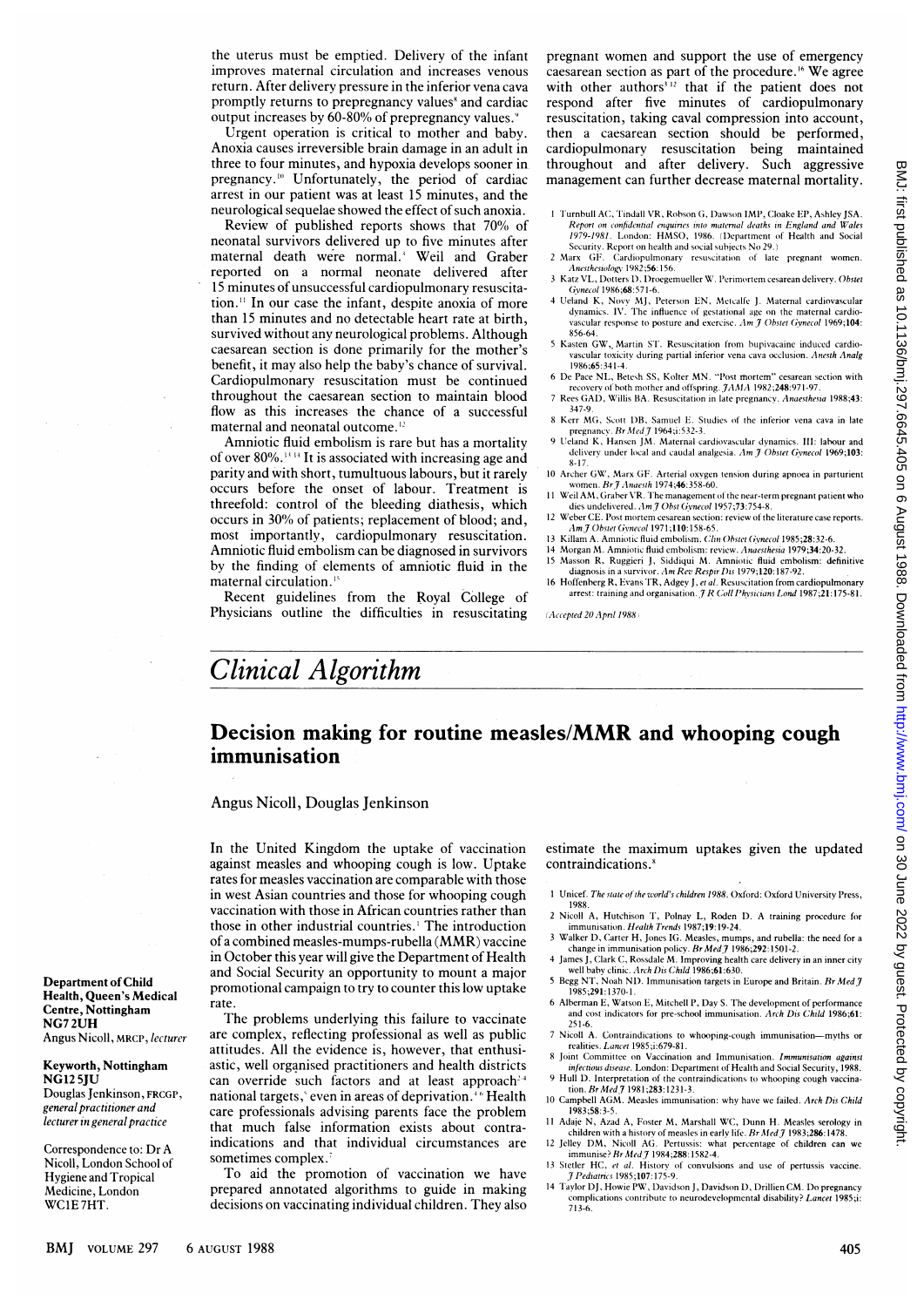

## Measles/MMR

(A) All of these reasons have been presented to us as contraindications. None of them are, though some have been so in the past. They represent mythical contraindications<sup>7910</sup> by which many children are incorrectly denied protection.

(B) Children are sometimes thought to be too ill for immunisation. Children starting an acute febrile illness should have their immunisation deferred.8 To estimate the number of children affected we monitored three routine child health clinics (one in general practice, two organised by the health authority) during January to March 1986. On average 3% of children presenting for immunisation were too ill on the day.

(C) Many cases ofmeasles, even when diagnosed by a doctor, prove not to have been so on serological testing; this is particularly so in younger children.<sup>11</sup>

(D) The true incidence of severe allergy to hens' eggs is unknown. Certainly it is extremely rare-a reasonable estimation is under 0-1% (J Soothill, personal communication).

(E) Hypersensitivity to either neomycin or polymyxin is usually of a mild delayed form not causing severe problems in immunisation and is extremely rare in community and hospital paediatric experience (Committee on Safety of Medicines, personal communication).

(F) These conditions are all uncommon and are unlikely to affect more than  $0.5\%$  of a child population. Killed vaccines and toxoids may be given safely. Nevertheless, such children may not always receive live vaccines, which include polio; measles; measles, mumps, and rubella; rubella; and BCG. Some of these may be given when the child is in remission and has been off immunosuppressive treatment for more than six months.<sup>8</sup> Individual evaluation is required by the specialist in charge.

(G) Such children constitute at most 3% of <sup>a</sup> whole child population.<sup>12</sup> Conventional practice is to protect these children from a febrile convulsion induced by the mild temperature experienced seven to 10 days after immunisation. This may be achieved by giving parents instruction on controlling temperature, including administration of paracetamol.